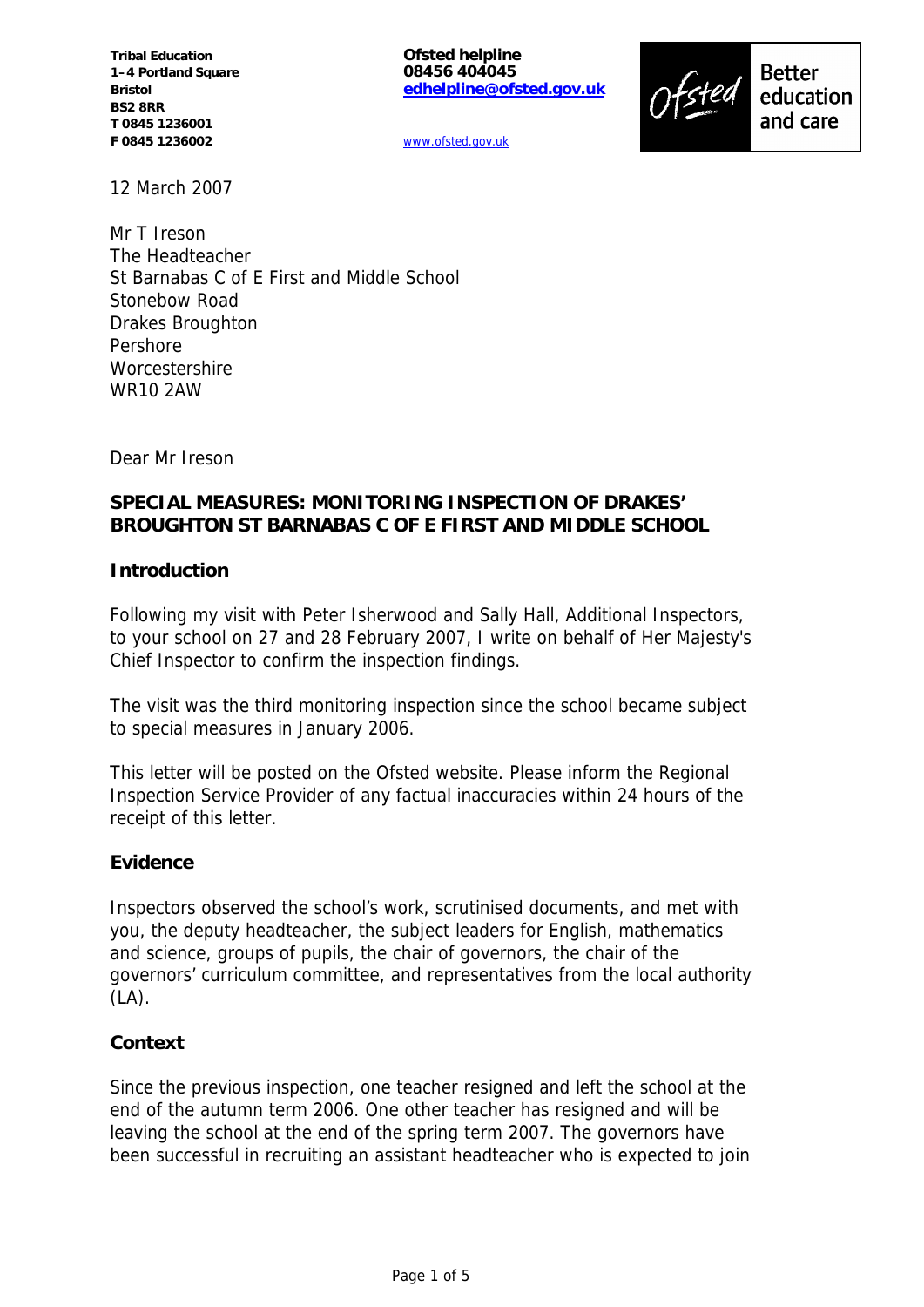

the school at the beginning of the summer term 2007. Two members of the local authority's advisory staff have been deployed in the school to support improvements in teaching and learning, subject leadership and the analysis of assessment information.

## **Achievement and standards**

Following the successful implementation of a range of measures to tackle the considerable levels of underachievement in Key Stage 2 and Year 7, the overall decline in standards and pupils' achievement has been arrested. Rates of progress have increased significantly and are currently satisfactory for the majority of pupils. The school has been particularly successful in raising achievement for those pupils who previously made little or no progress at all. Whilst the gap between what the pupils are currently achieving and what they are expected to attain for their age is closing more rapidly than previously, the legacy of underachievement continues to present a major challenge for all teachers. There is a significant proportion of pupils, almost a third in each year group in Key Stage 2 and Year 7, who are still too far behind in their work and are not making progress at a fast enough rate.

## **Personal development and well-being**

The pupils' behaviour and attitudes are consistently good and often outstanding. Pupils are mature, confident, courteous and good humoured. They enjoy talking about their work, are friendly, and show respect to each other and to the adults who they work with. Relationships between pupils and between adults and pupils are very good. The introduction of 'peer assessment', where pupils in Years 5 and 6 assess their own and each others' work, is making a very positive contribution to their independence, self reliance and responsibility.

### **Quality of provision**

The quality of teaching ranges from outstanding to inadequate and is satisfactory overall. This represents a significant improvement since the previous monitoring inspection. There has been an increase in the proportion of good and outstanding teaching and a fall in the number of lessons judged to be inadequate. This is having a positive impact on pupils' achievements and their rates of progress.

Good and outstanding teaching is reflected positively in the pupils' good achievements. Improvements in planning, where pupils' work is matched more effectively and accurately to their different learning needs, a faster pace of learning, and rising teacher expectations, all contribute positively to pupils making better progress than previously. Nevertheless, the persistence of a minority of weaker teaching continues to have a negative impact on rates of progress for some pupils. This is shown particularly where expectations are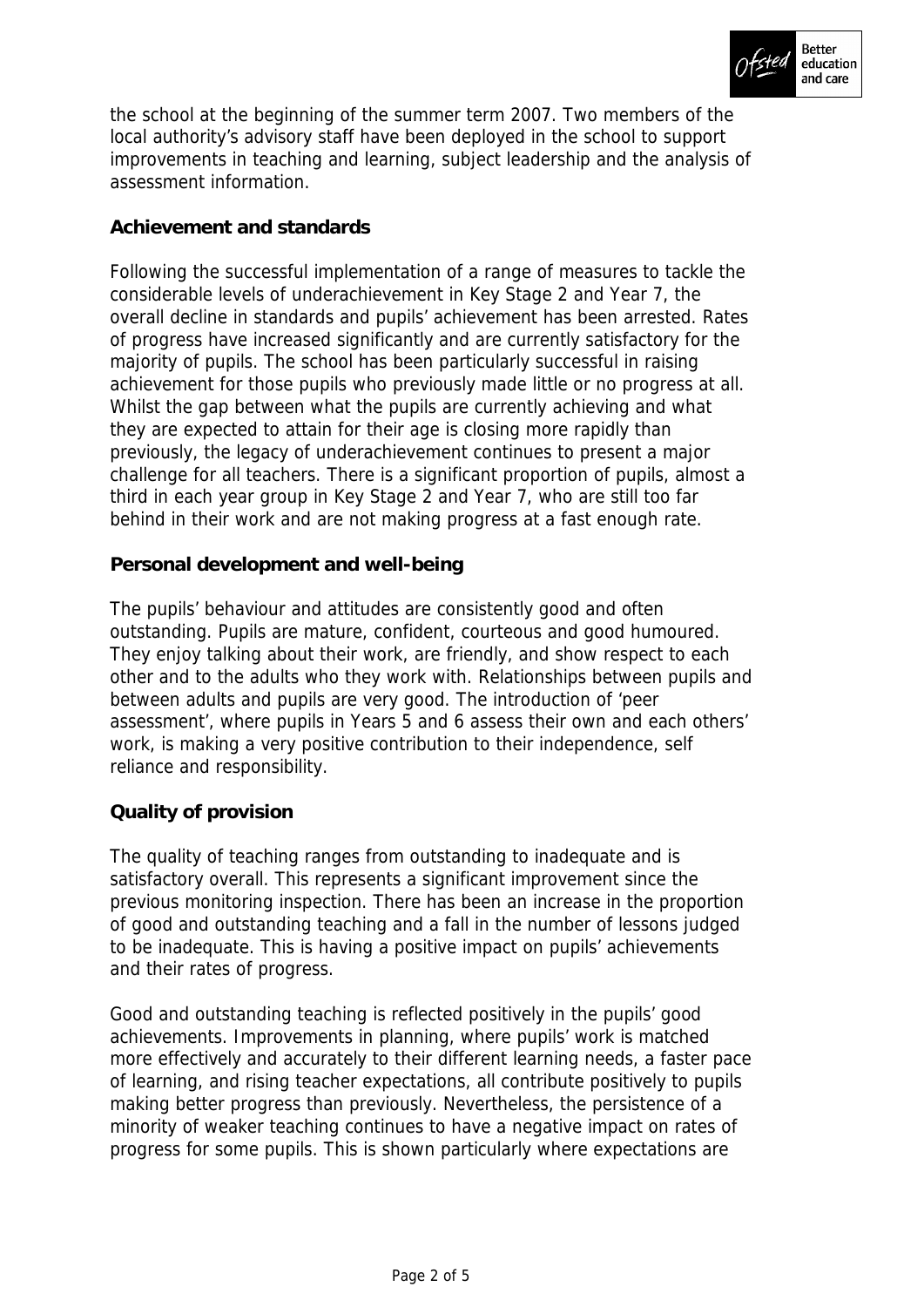

unrealistic, there is a lack of challenge and adequate support for different groups of pupils, and important concepts and objectives are not explained sufficiently.

Short and medium term planning in Key Stage 2 and in Year 7 has improved and is satisfactory. The deputy headteacher has successfully led an important initiative to revise teaching timetables in these year groups in order to maximise the pupils' learning opportunities, particularly in literacy and numeracy. This has led to a more coherent and structured approach to raising standards in these subjects and ensured that potential distractions caused by timetabling are kept to a minimum and do not impact negatively on pupils' achievement. Important changes have also been made to pupil groups in English and mathematics and these have contributed positively to the better progress made by pupils in these subjects. The deputy headteacher has also reviewed the school's collective worship policy and introduced a coherent programme for all year groups.

The provision for outdoor play in the Foundation Stage has improved considerably and is satisfactory. The youngest pupils in the school have a safe and secure outdoor learning environment which adds positively to their learning and play experiences. The school is making good use of the limited space available and good progress has been made to introduce a range of stimulating and interesting areas for children to explore.

The school has made satisfactory progress in developing and improving the use of individual pupil targets. These are, however, variable in quality and impact. Some targets are clear and concise and readily understood by the pupils, which helps them know exactly what they are required to do to improve their work. This is particularly strong in Year 6, where the pupils check their progress against their own targets and evaluate how well they are doing to achieve them. However, many pupils do not understand their targets and are often unclear whether they have reached them or not. Since the previous monitoring inspection pupils' work has been marked consistently using a new marking system. This is much appreciated by the pupils. The amount of work recorded in pupils' books is satisfactory, although only just adequate for some pupils in Years 3 and 4.

Progress on the areas for improvement identified by the inspection in January 2006

 improve the quality of teaching in Years 3 to 6 in English, mathematics and science in order to challenge all pupils effectively, particularly the most capable, and to raise standards – good.

**Leadership and management**

Since the previous monitoring inspection, there has been a considerable improvement in monitoring and evaluating the school's performance. You are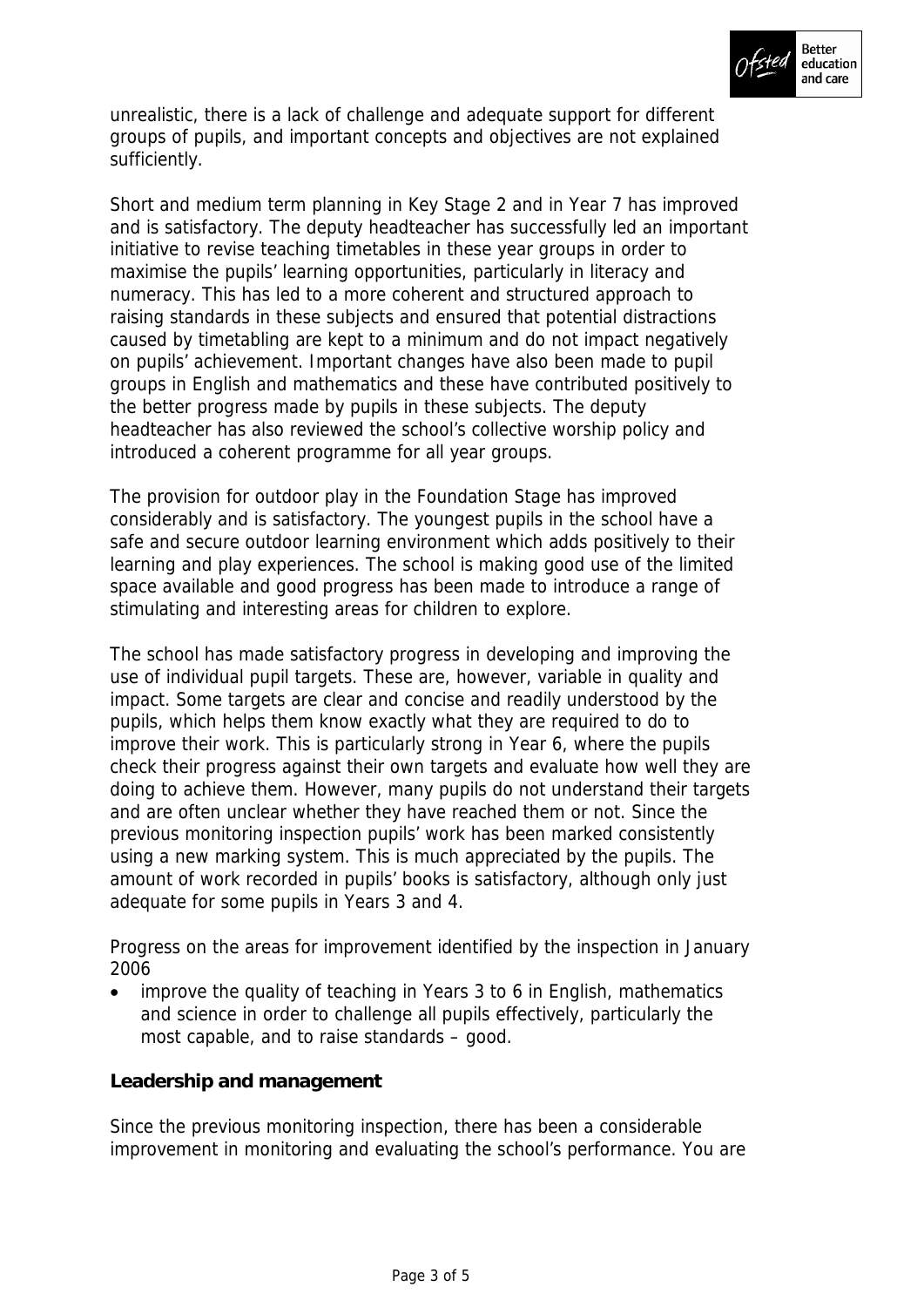

providing firm, clear and decisive leadership and have successfully refocused the school's energies into raising standards and eliminating underachievement.

Assessment information is used effectively to identify rates of progress for different groups and cohorts of pupils. For example, the school can demonstrate that those pupils who were previously standing still or falling further behind are beginning to make better progress. Similarly, assessment data is used well to set a higher level of challenge for the more able pupils. Whole school targets for improvement are challenging and teachers are being held to account for the standards achieved and the progress made by the pupils in their care. Similarly, the arrangements for checking and improving the quality of teaching and learning are far more robust and rigorous. There is a systematic and coherent programme of lesson observations, checking teachers' planning and the pupils' written work. Targets for improvement generally show what teachers are expected to do to improve their work and when improvements should be made. Some of the written feedback usefully shows the focus for the next observation, although this is not yet a consistent feature. Similarly written feedback does not always give enough priority to the impact of teaching on the pupils' learning and achievement in lessons.

Self-evaluation is satisfactory and strategic planning is good. You have produced rigorous and helpful evaluations of progress against the key areas for improvement identified by the inspection in January 2006 and by previous HMI visits. Revisions to the action plan are appropriate, focused on the school's most pressing priorities, and emphasise the importance of evaluating the impact of initiatives. The role of the governors in holding the school to account for the standards achieved by the pupils is developing well. Under the careful and dedicated leadership of the chair of governors, the governing body is keeping a watchful eye on the school's progress. Governors are making good use of assessment data to monitor pupils' achievements and their progress. All these actions ensure that the school is building secure foundations for further improvement and progress.

Subject leadership is good in English and mathematics. It is satisfactory in science, where the subject leader has received considerable and significant support from LA advisers and inspectors.

Progress on the areas for improvement identified by the inspection in January 2006:

 Improve leadership and management at all levels by implementing more rigorous procedures for evaluating the school's effectiveness in eradicating underachievement **–** good.